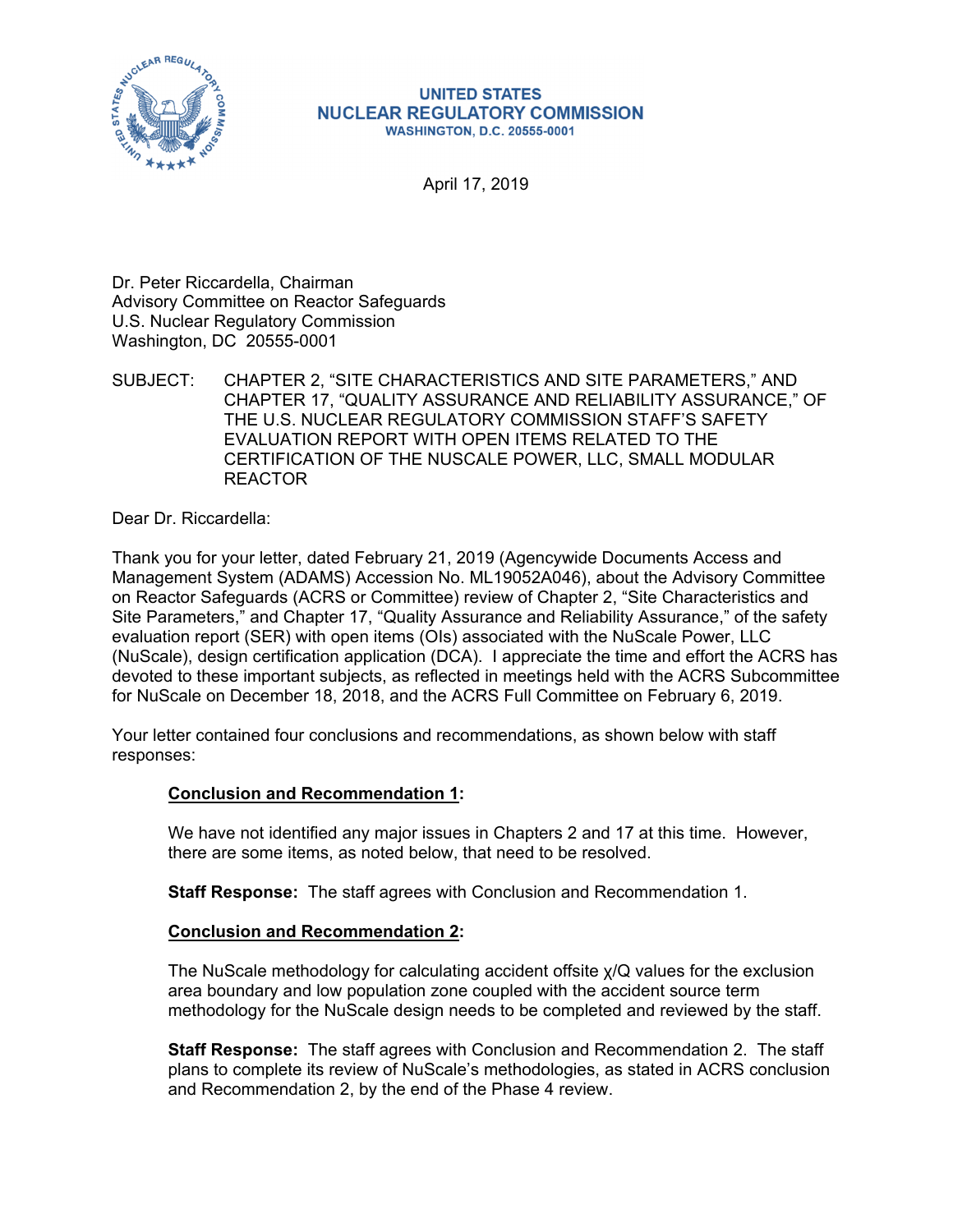#### **Conclusion and Recommendation 3:**

The staff has requested an exemption from the Commission from requiring an inspection, test, analysis, and acceptance criterion, or ITAAC for the NuScale design reliability assurance program and this remains an open item.

**Staff Response:** The staff agrees with Conclusion and Recommendation 3. The staff will complete its evaluation of the OI in Phase 4 of the DCA review in accordance with the Commission's direction on SECY-18-0093, "Recommended Change to Verification of the Design Reliability Assurance Program," dated September 20, 2018 (ADAMS Accession No. ML181928471), as stated in your letter.

In addition to the above recommendation, on page 3 of your letter, related to the discussion on DCA Chapter 17, the ACRS discussed the exclusion of the chemical and volume control system (CVCS) from design reliability assurance program (D-RAP) and stated that the final list of structures, systems, and components (SSCs) included in the D-RAP will be confirmed after Chapter 19 is completed. The staff notes that the applicant followed an adequate process for determining the D-RAP SSCs. Specifically, the applicant adequately used probabilistic risk criteria to develop a candidate list of risk significant SSCs, the expert panel adequately considered the CVCS for inclusion in the D-RAP list, and the rationale for not including the CVCS in the D-RAP SSCs was appropriately documented. The process (DCA Chapter 17, Figure 17.4.1) identifies those changes that would cause the applicant to consider any updates to the D-RAP list.

#### **Conclusion and Recommendation 4:**

The applicant's Open Design Items for structures, systems, and components covered by Chapter 17 requirements need to be identified for eventual closure.

**Staff Response:** NuScale's quality assurance program is committed to NQA-1-2008, "Quality Assurance Requirements for Nuclear Facility Applications," and NQA-1a-2009 (hereafter referred to as NQA-1). NQA-1 addresses the issue referred to in Conclusion and Recommendation 4. Specifically, NQA-1, Requirement 3, "Design Control," Subsection 403(d), states that documentation of design analyses shall include assumptions and also indicate assumptions that must be verified as the design proceeds.

Therefore, the applicant's commitment to NQA-1 further requires of Appendix B, "Quality Assurance Criteria for Nuclear Power Plants and Fuel Reprocessing Plants," to Title 10 of the *Code of Federal Regulations* Part 50, "Domestic Licensing of Production and Utilization Facilities," already calls for applicants and certificate holders to identify open design items (assumptions that need verification as the design proceeds) in their design calculation packages.

The NRC performed two quality assurance implementation inspections at NuScale. During these inspections, the NRC also verified the applicant's implementation of its quality assurance program. The NRC staff reviewed NuScale's design control process and the open design item process. The NRC staff did not identify any findings of significance during these inspections.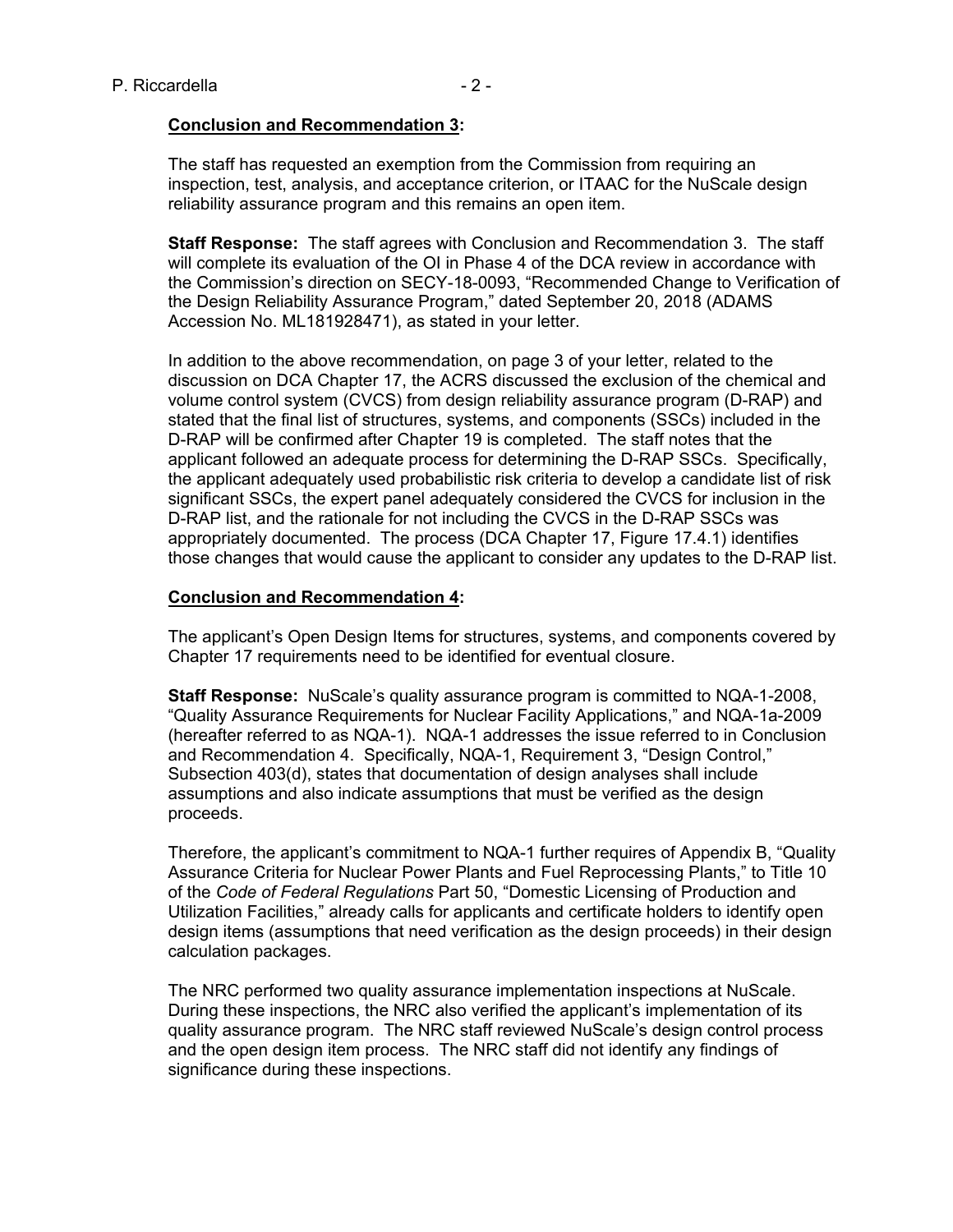After DCA certification, combined license applicants and holders are required to ensure that engineering assumptions are verified as part of the combined license applicants' and holders' quality assurance programs.

The staff appreciates your review of this SER and looks forward to future interactions with the Committee as part of its NuScale review activities.

Sincerely,

#### */RA/*

Frederick D. Brown, Director Office of New Reactors

Docket No.: 52-048

cc: Chairman Svinicki Commissioner Baran Commissioner Burns Commissioner Caputo Commissioner Wright **SECY**